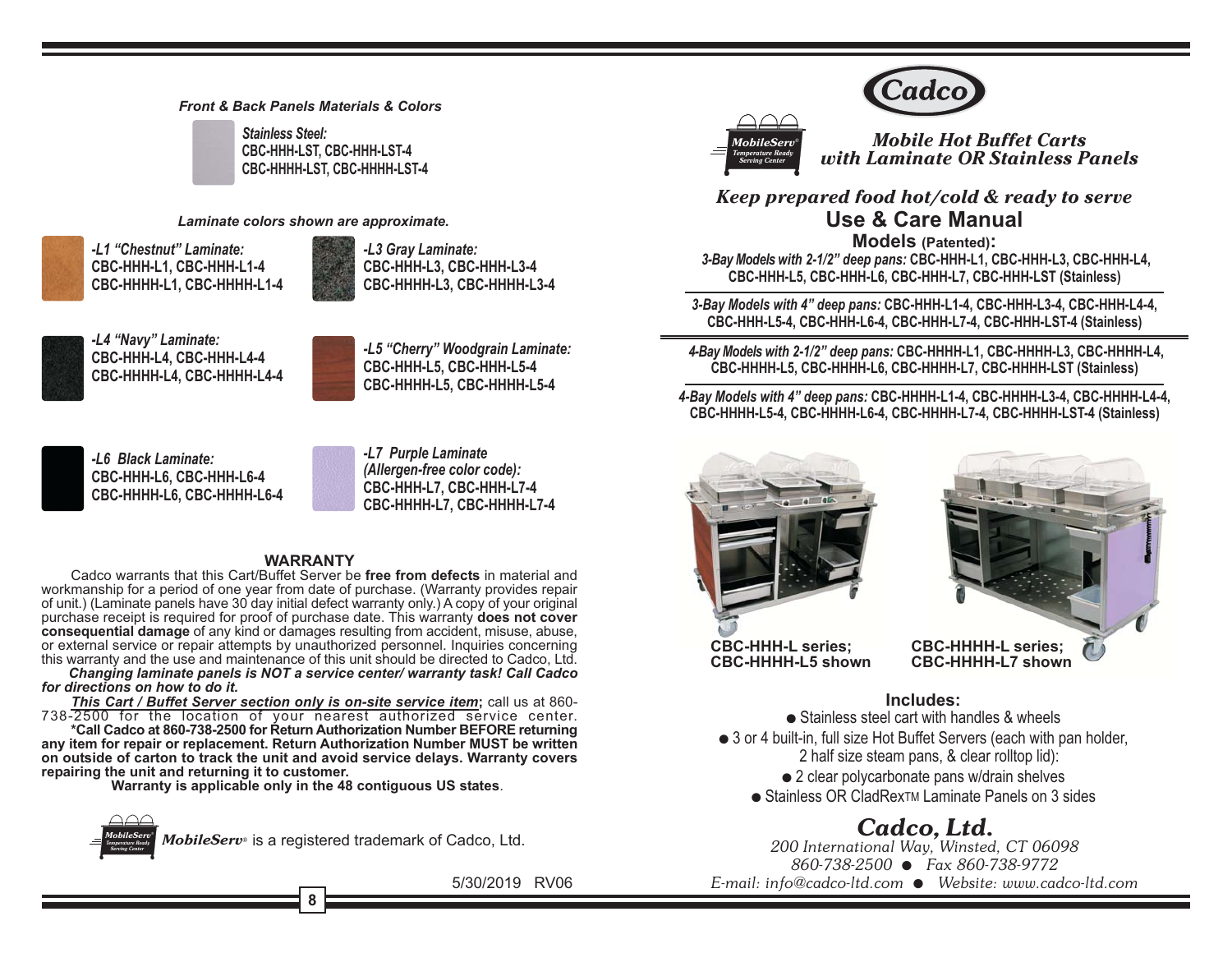We recommend that you record the following information for warranty purposes: Model #

**Purchase Date:** Dealer:

## Congratulations on your purchase of a Cadco Mobile Buffet Cart! **IMPORTANT SAFEGUARDS**

To reduce the risk of personal injury or property damage when using electrical appliances, basic safety precautions should always be followed, including the following:

## 1. READ ALL INSTRUCTIONS BEFORE USE.

- 2. Do not touch hot surfaces! Always Use Handles. Always use hot pads or pot holders until unit cools.
- 3. To protect against electrical shock, do not immerse tray base, cord or plug in water or other liquid.
- 4. Close supervision is necessary when any appliance is used by or near children.
- 5. Unplug from outlet when not in use and before cleaning. Allow to cool completely before putting on or taking off parts, and before cleaning or storing the appliance.
- 6. Do not operate any appliance with a damaged cord or plug or after the appliance malfunctions or has been damaged in any manner. Call the Cadco Factory Service Department at 860-738-2500 for the nearest authorized service center. (\*\*See page 8 for Warranty info (Warranty applies in 48 contiquous US states only.)
- 7. The use of accessory attachments not recommended by the appliance manufacturer may cause injuries.
- 8. Do not use outdoors.
- 9. Do not let cord hang over edge of table or counter or touch hot surfaces.
- 10. Do not place on or near a hot gas or electric burner or in a heated oven.
- 11. It is recommended that this appliance not be moved when it contains hot oil or other hot liquid.
- 12. Do not clean with metal scouring pads. They can scratch and ruin the finish of your unit.
- 13. Always attach plug to appliance first, then plug cord into the wall outlet. To disconnect, turn any control to "Off," then remove plug from wall outlet.
- 14. Do not use appliance for other than intended use.
- 15. DO NOT USE PLASTIC DISHES OR PLASTIC WRAP ON WARMING SURFACE.

## **SAVE THESE INSTRUCTIONS**

**NOTE:** A 6' power supply cord (or cord set) has been provided to reduce the hazards resulting from becoming entangled in or tripping over a longer cord. Longer cord sets or extension cords may be used if care is properly exercised in their use. If a long cord set or extension cord is used, the marked electrical rating of the cord set or extension cord should be at least as great as the electrical rating of the appliance. The longer cord should be arranged so that it will not drape over the counter top or table top where it can be pulled on by children or tripped over accidentally.

The high-tech warming surface will remain unblemished for a long time with appropriate care. The warming surface and high-grade, long-life stainless chafing pans allow for an attractive alternative for keeping appetizers and other foods warm. For best results use nylon, plastic, wooden or rubber utensils. Metal utensils may be used with care but should not be used to cut food on the cooking surfaces.

## **OPTIONAL ACCESSORIES**

Sneeze Guards · Stainless steel & polycarbonate · 90 day warranty • Stainless top shelf for filled plates • Attaches to cart without tools

Model SG-1: Sneeze Guard for 3-Bay / CBC-HHH-L Series Carts

Model SG-4: Sneeze Guard for 4-Bay / CBC-HHHH-L Series Carts





Safety Shields . To prevent diners from touching hot top of cart surface • Stainless steel • May be attached by end-user: for carts built after 1/1/2016

#### Model SS-49: Safety Shield for 3-Bay/ CBC-HHH-L Series Carts

Model SS-64: Safety Shield for 4-Bay/ CBC-HHHH-L Series Carts





## Model PS-CBC-6CP - Cold Bay Pan Holder Kit

- Stainless pan holder with 2 half size, 6" deep Cambro<sup>®</sup> ColdFest™ pans with Cambro® lids.
- Converts cart hot bay to cold bay.
- May be attached/ detached by end user.

## Model PS-CBC-6 - Pan Holder Accessory for 6" Deep Cambro ColdFest Pans

- Stainless pan holder accommodates 2 half size, 6" deep Cambro® ColdFest™ pans (or equivalent); pans not included
- Converts cart hot bay to cold bay.
- May be attached/ detached by end user.

#### Model PS-CBC-4 - Pan Holder Accessory for 4" Deep Steam Pans

• Stainless pan holder accommodates 2 half size, 3 third size, or 1 full size 4" deep steam pan on cart surface

## Model PS-CBC-2 - Pan Holder Accessory for 2" Deep Steam Pans

• Stainless pan holder accommodates 2 half size, 3 third size, or 1 full size 2-1/2" deep steam pan on cart surface



#### **Model PW-4 - Pneumatic Wheels Kit**

- Set of (4) 8" diameter pneumatic wheels with locks.
- Rubber wheels with stainless hardware, 10" total floor clearance









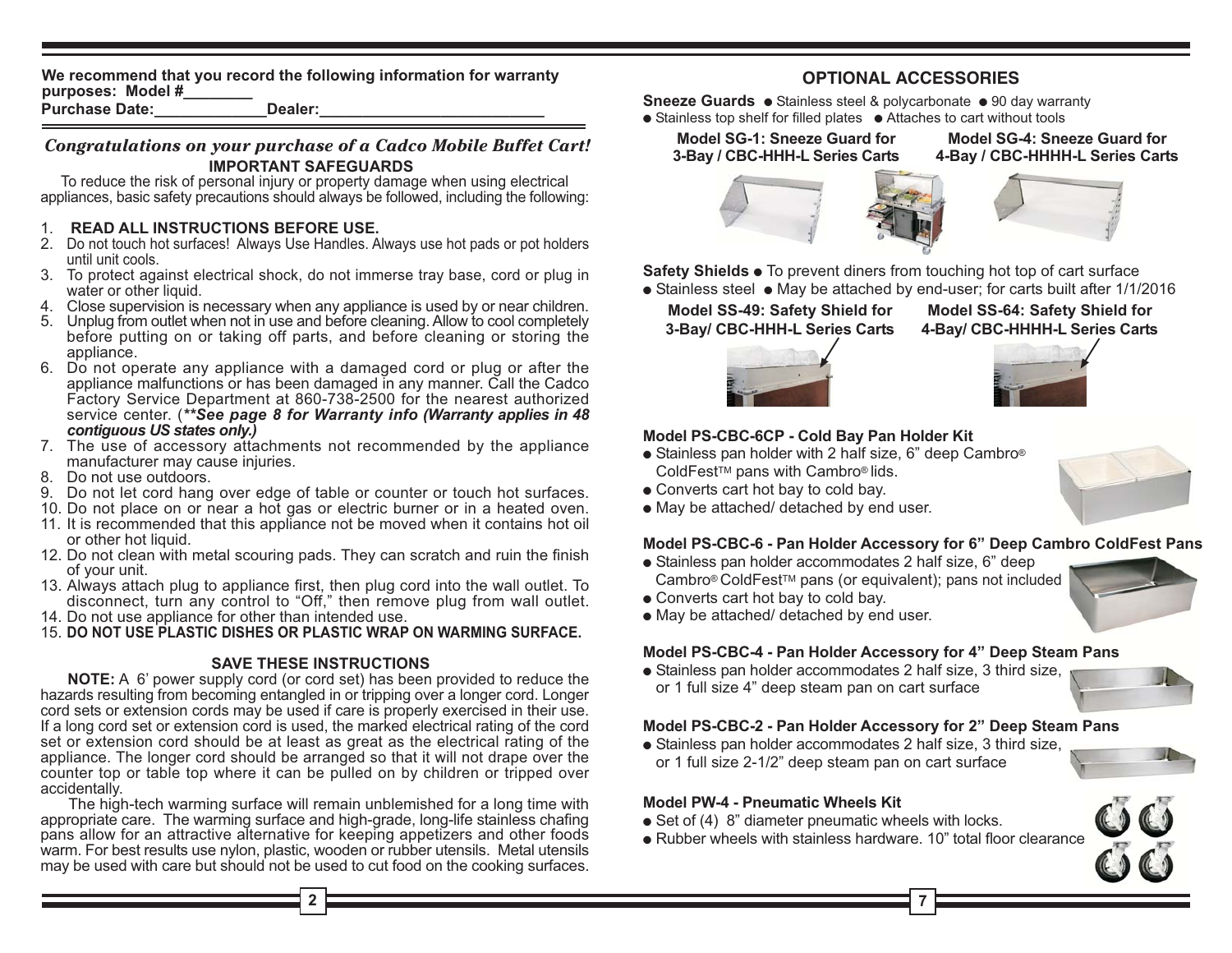## **DISASSEMBLY FOR SERVICING BUFFET SERVER TOP**

These models were redesigned to allow easy removal of the cart's buffet server top to facilitate servicing the electrical components, if required. (If your cart has a sneeze guard, remove sneeze guard before continuing below. See separate Sneeze Guard assembly instructions.)

Tool required: 5/32" "Allen key" (also known as "Allen wrench", "Allen hex wrench", "L-hex key", "Hex key", etc.) (not included)

- 1. Remove buffet server pans/lids and pan holders (see pg. 4 & Fig. B)
- 2. Remove the screws at the top corners (8 screws total; 2 per corner) of the cart.  $(Fig. D)$
- 3. Lift the top of the cart off the base, (Fig. E) and turn top over to access the electrical components. (Be sure to have a Cadco authorized service center handle the repair work, to avoid voiding the warranty.)

6

4. After repairs are completed, reverse above directions to re-assemble.